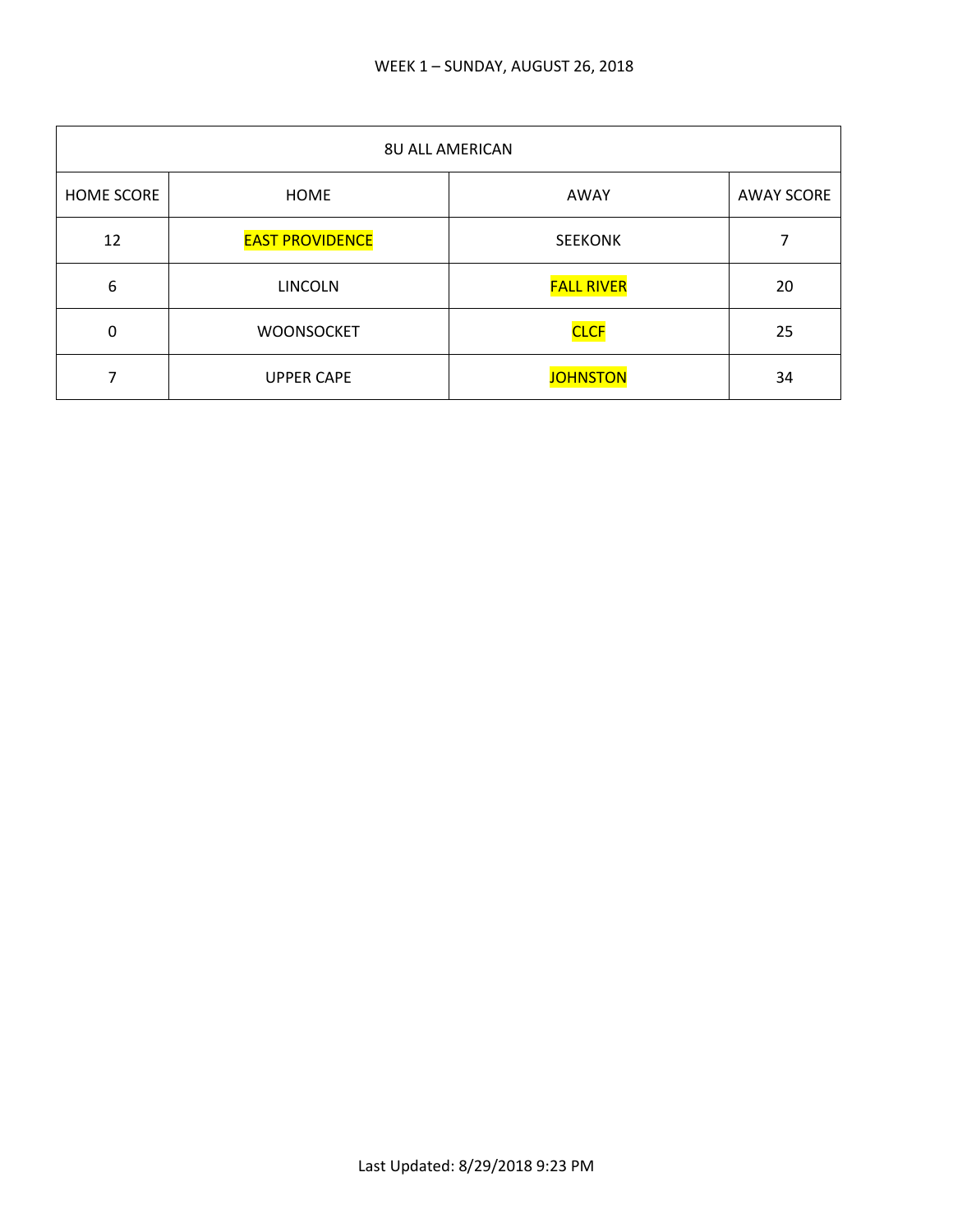## WEEK 1 – SUNDAY, AUGUST 26, 2018

| <b>9U ALL AMERICAN</b> |                        |                    |                   |
|------------------------|------------------------|--------------------|-------------------|
| <b>HOME SCORE</b>      | <b>HOME</b>            | AWAY               | <b>AWAY SCORE</b> |
| $\mathbf 0$            | <b>CENTRAL FALLS</b>   | <b>NEW BEDFORD</b> | 6                 |
| 20                     | <b>EAST PROVIDENCE</b> | <b>SEEKONK</b>     | 0                 |
| 20                     | <b>FAIRLAWN</b>        | <b>FALL RIVER</b>  | 41                |
| $\mathbf 0$            | <b>LINCOLN</b>         | <b>DARLINGTON</b>  | 21                |
| 6                      | <b>WOONSOCKET</b>      | <b>CLCF</b>        | 0                 |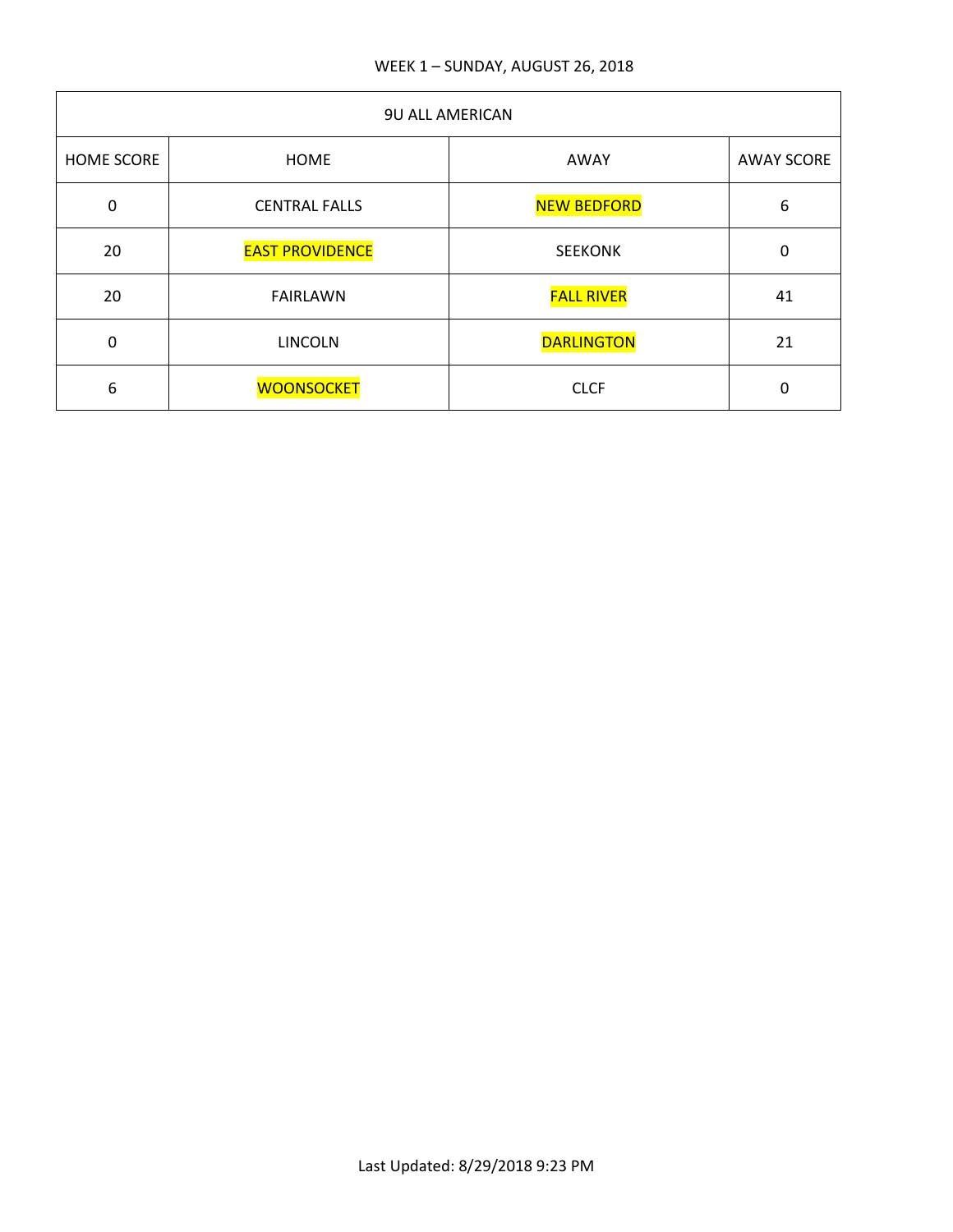| 10U ALL AMERICAN  |                        |                                |                   |
|-------------------|------------------------|--------------------------------|-------------------|
| <b>HOME SCORE</b> | <b>HOME</b>            | AWAY                           | <b>AWAY SCORE</b> |
| 6                 | <b>EAST PROVIDENCE</b> | <b>SEEKONK</b>                 | 12                |
| 0                 | <b>FAIRLAWN</b>        | <b>FALL RIVER</b>              | 34                |
| 34                | <b>LINCOLN</b>         | <b>EXETER / WEST GREENWICH</b> |                   |
| $\Omega$          | <b>WOONSOCKET</b>      | <b>CLCF</b>                    | 8                 |
| 24                | <b>UPPER CAPE</b>      | <b>JOHNSTON</b>                | 0                 |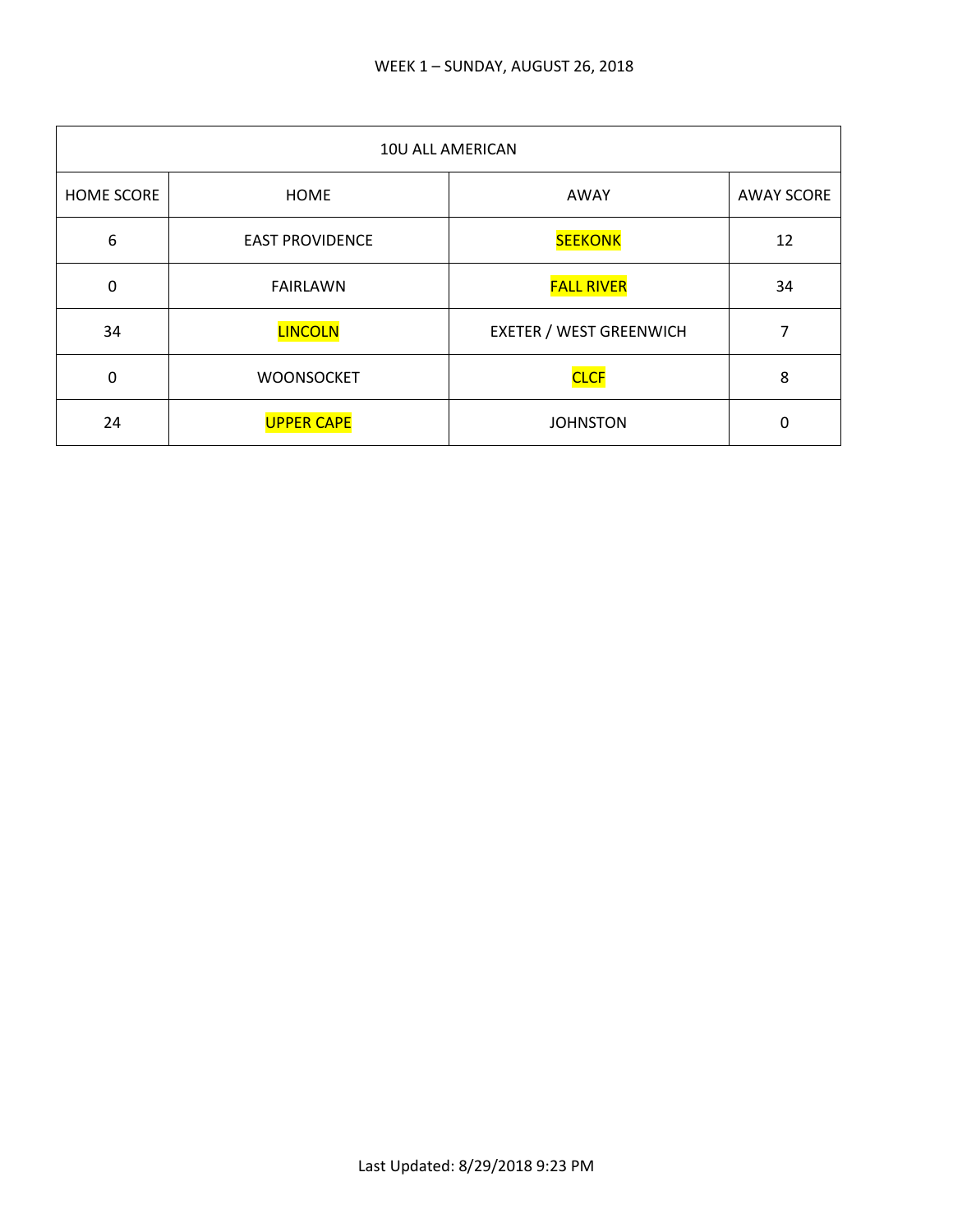| 11U ALL AMERICAN |                        |                         |                   |
|------------------|------------------------|-------------------------|-------------------|
| HOME SCORE       | <b>HOME</b>            | AWAY                    | <b>AWAY SCORE</b> |
| $\mathbf 0$      | <b>DARLINGTON</b>      | <b>NEW BEDFORD</b>      | 12                |
| 31               | <b>EAST PROVIDENCE</b> | <b>SEEKONK</b>          | 14                |
| 30               | <b>FAIRLAWN</b>        | <b>FALL RIVER</b>       | 0                 |
| 35               | <b>LINCOLN</b>         | <b>NORTH PROVIDENCE</b> | 12                |
| 6                | <b>WOONSOCKET</b>      | <b>CLCF</b>             | 13                |
| 33               | <b>UPPER CAPE</b>      | <b>JOHNSTON</b>         | 0                 |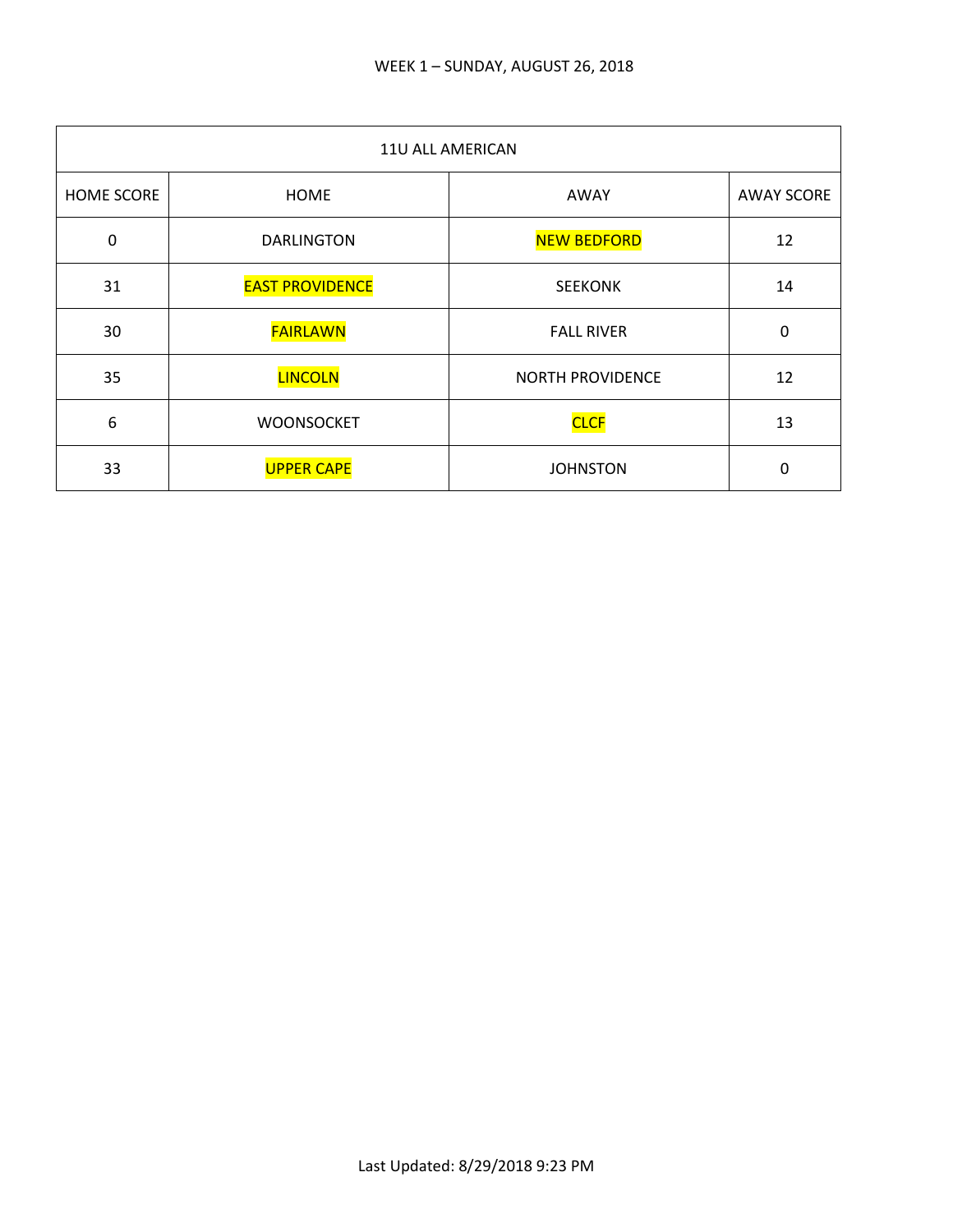| 12U ALL AMERICAN |                        |                   |                   |
|------------------|------------------------|-------------------|-------------------|
| HOME SCORE       | <b>HOME</b>            | AWAY              | <b>AWAY SCORE</b> |
| 20               | <b>CENTRAL FALLS</b>   | <b>JOHNSTON</b>   | 12                |
| 7                | <b>EAST PROVIDENCE</b> | <b>PROVIDENCE</b> | 13                |
| 18               | <b>FAIRLAWN</b>        | <b>FALL RIVER</b> | 13                |
| 26               | <b>WOONSOCKET</b>      | <b>CLCF</b>       | 12                |